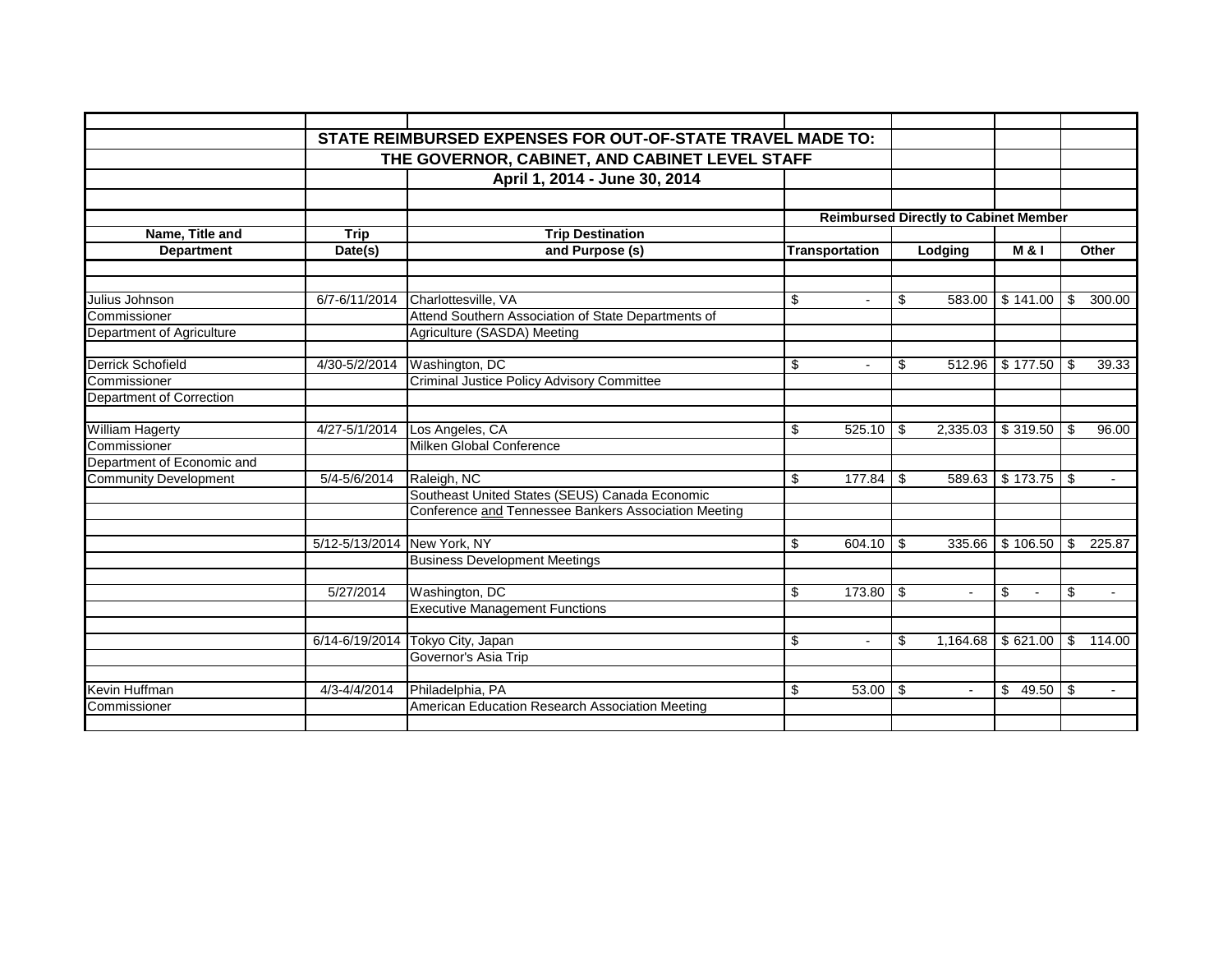|                                      |                                                | STATE REIMBURSED EXPENSES FOR OUT-OF-STATE TRAVEL MADE TO:                                                                  |    |                                              |  |                |                       |              |        |
|--------------------------------------|------------------------------------------------|-----------------------------------------------------------------------------------------------------------------------------|----|----------------------------------------------|--|----------------|-----------------------|--------------|--------|
|                                      | THE GOVERNOR, CABINET, AND CABINET LEVEL STAFF |                                                                                                                             |    |                                              |  |                |                       |              |        |
|                                      |                                                | April 1, 2014 - June 30, 2014                                                                                               |    |                                              |  |                |                       |              |        |
|                                      |                                                |                                                                                                                             |    |                                              |  |                |                       |              |        |
|                                      |                                                |                                                                                                                             |    | <b>Reimbursed Directly to Cabinet Member</b> |  |                |                       |              |        |
| Name, Title and                      | <b>Trip</b>                                    | <b>Trip Destination</b>                                                                                                     |    |                                              |  |                |                       |              |        |
| <b>Department</b>                    | Date(s)                                        | and Purpose (s)                                                                                                             |    | <b>Transportation</b>                        |  | Lodging        | <b>M &amp; I</b>      | <b>Other</b> |        |
|                                      |                                                |                                                                                                                             |    |                                              |  |                |                       |              |        |
| Department of Education              |                                                |                                                                                                                             |    |                                              |  |                |                       |              |        |
|                                      |                                                | 4/23-4/23/2014 Washington, DC                                                                                               | \$ | $30.44$ \\$                                  |  | $\overline{a}$ | \$                    | \$           | $\sim$ |
|                                      |                                                | <b>Common Core Briefing</b>                                                                                                 |    |                                              |  |                |                       |              |        |
|                                      |                                                |                                                                                                                             |    |                                              |  |                |                       |              |        |
|                                      |                                                | 4/29-4/30/2014 Los Angeles, CA                                                                                              | \$ | $139.98$ \$                                  |  |                | $322.73$ \$ 106.50 \$ |              | 8.00   |
|                                      |                                                | Milken Institute Conference                                                                                                 |    |                                              |  |                |                       |              |        |
| Greg Gonzales                        | 5/5-5/7/2014                                   | Washington, DC                                                                                                              | \$ |                                              |  | 730.52         | $$177.50$ \ \$        |              |        |
| Commissioner                         |                                                | <b>Tennessee Bankers Association Government Relations</b>                                                                   |    |                                              |  |                |                       |              |        |
| Department of Financial Institutions |                                                | Conference. Bankers from Tennessee have the opportunity to                                                                  |    |                                              |  |                |                       |              |        |
|                                      |                                                | express their views to both Regulators and Legislators. This                                                                |    |                                              |  |                |                       |              |        |
|                                      |                                                | is an opportunity to hear and express the importance of                                                                     |    |                                              |  |                |                       |              |        |
|                                      |                                                | community banks to the Tennessee economy.                                                                                   |    |                                              |  |                |                       |              |        |
|                                      |                                                |                                                                                                                             |    |                                              |  |                |                       |              |        |
|                                      | 5/12-5/16/2014 Chicago, IL                     |                                                                                                                             | \$ | $69.20$ \ \$                                 |  | 866.00         | $$319.50$ \\$         |              |        |
|                                      |                                                | Conference of State Bank Supervisors Supervisory Forum and<br>Board Meeting. Immediate past president of this organization  |    |                                              |  |                |                       |              |        |
|                                      |                                                |                                                                                                                             |    |                                              |  |                |                       |              |        |
|                                      |                                                | of state banking commissioners that helps to establish and<br>advocate regulatory policy on behalf of the state bank system |    |                                              |  |                |                       |              |        |
|                                      |                                                | which works closely with federal bank regulators and Congress.                                                              |    |                                              |  |                |                       |              |        |
|                                      |                                                | Participated on panel during a public hearing reviewing the                                                                 |    |                                              |  |                |                       |              |        |
|                                      |                                                | payments system.                                                                                                            |    |                                              |  |                |                       |              |        |
|                                      |                                                |                                                                                                                             |    |                                              |  |                |                       |              |        |
|                                      | 6/8-6/11/2014                                  | Palm Beach, FL                                                                                                              | \$ | $131.20$ \$                                  |  | 957.93         | $$248.50$ \\$         |              |        |
|                                      |                                                | Tennessee Banker's Association 2014 Annual Meeting. A                                                                       |    |                                              |  |                |                       |              |        |
|                                      |                                                | discussion of relevant banking issues in Tennessee, including                                                               |    |                                              |  |                |                       |              |        |
|                                      |                                                | the regulation of state banks. This is an opportunity to speak                                                              |    |                                              |  |                |                       |              |        |
|                                      |                                                | with bankers from across the state.                                                                                         |    |                                              |  |                |                       |              |        |
|                                      |                                                |                                                                                                                             |    |                                              |  |                |                       |              |        |
|                                      |                                                |                                                                                                                             |    |                                              |  |                |                       |              |        |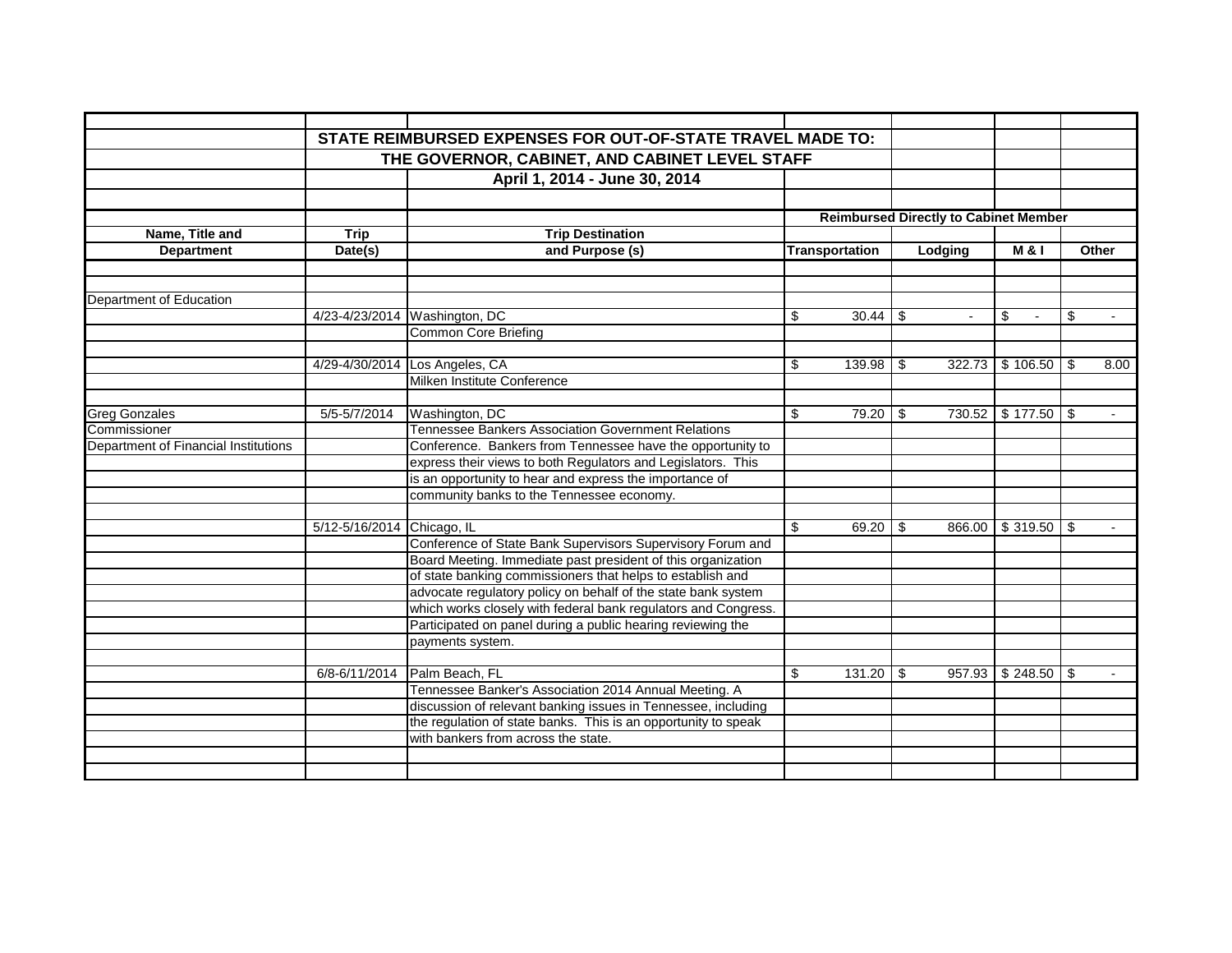|                                 |                                                | STATE REIMBURSED EXPENSES FOR OUT-OF-STATE TRAVEL MADE TO:       |                      |                                              |                         |             |
|---------------------------------|------------------------------------------------|------------------------------------------------------------------|----------------------|----------------------------------------------|-------------------------|-------------|
|                                 | THE GOVERNOR, CABINET, AND CABINET LEVEL STAFF |                                                                  |                      |                                              |                         |             |
|                                 |                                                | April 1, 2014 - June 30, 2014                                    |                      |                                              |                         |             |
|                                 |                                                |                                                                  |                      |                                              |                         |             |
|                                 |                                                |                                                                  |                      | <b>Reimbursed Directly to Cabinet Member</b> |                         |             |
| Name, Title and                 | <b>Trip</b>                                    | <b>Trip Destination</b>                                          |                      |                                              |                         |             |
| Department                      | Date(s)                                        | and Purpose (s)                                                  | Transportation       | Lodging                                      | <b>M&amp;I</b>          | Other       |
|                                 |                                                |                                                                  |                      |                                              |                         |             |
|                                 |                                                |                                                                  |                      |                                              |                         |             |
| John Dreyzehner, MD             | 4/21-4/24/2014 Atlanta, GA                     |                                                                  | \$                   | \$                                           | $$84.00$ \ \$           |             |
| Commissioner                    |                                                | 2014 National Rx Drug Abuse Summit. Commissioner                 |                      |                                              |                         |             |
| Department of Health            |                                                | Dreyzehner was a presenter at the summit. This was an            |                      |                                              |                         |             |
|                                 |                                                | opportunity for Nations top Legislators, physicians, nurses,     |                      |                                              |                         |             |
|                                 |                                                | pharmacist, treatment providers, law enforcement personnel       |                      |                                              |                         |             |
|                                 |                                                | etc. to collaborate and bring solutions to the prescription drug |                      |                                              |                         |             |
|                                 |                                                | abuse epidemic.                                                  |                      |                                              |                         |             |
|                                 |                                                |                                                                  |                      |                                              |                         |             |
|                                 | 4/30-5/2/2014                                  | Little Rock, AR                                                  | \$<br>$\blacksquare$ | \$                                           | $98.32$   \$ 91.50   \$ | $\sim$      |
|                                 |                                                | Region IV State Health Officials Meeting. As Commissioner,       |                      |                                              |                         |             |
|                                 |                                                | he represented the State of Tennessee and heard discussions      |                      |                                              |                         |             |
|                                 |                                                | of various matters of public health concerns and opportunities.  |                      |                                              |                         |             |
|                                 |                                                |                                                                  |                      |                                              |                         |             |
| Raquel Hatter                   |                                                | 4/21-4/22/2014 Washington, DC                                    | \$                   |                                              | \$106.50                | 78.00<br>\$ |
| Commissioner                    |                                                | A-87 Meeting                                                     |                      |                                              |                         |             |
| Department of Human Services    |                                                |                                                                  |                      |                                              |                         |             |
|                                 | 5/2-5/4/2014                                   | Denver, CO                                                       | \$<br>$96.00$ \ \$   |                                              | 358.02 \$165.00 \$      | $\sim$      |
|                                 |                                                | American Public Human Services Association (APHSA)               |                      |                                              |                         |             |
|                                 |                                                | <b>CEO</b> Retreat                                               |                      |                                              |                         |             |
|                                 |                                                |                                                                  |                      |                                              |                         |             |
|                                 |                                                | 6/14-6/17/2014 Washington, DC                                    | \$<br>$227.49$ \\$   | 769.44                                       | \$248.50                | \$<br>96.00 |
|                                 |                                                | American Public Human Services Association (APHSA)               |                      |                                              |                         |             |
|                                 |                                                | <b>National Policy Forum</b>                                     |                      |                                              |                         |             |
|                                 |                                                |                                                                  |                      |                                              |                         |             |
| Douglas Varney                  | 4/22-4/24/2014 Atlanta, GA                     |                                                                  | \$                   | \$<br>308.56                                 | \$109.00                | 695.00<br>S |
| Commissioner                    |                                                | National Rx Drug Abuse Summit                                    |                      |                                              |                         |             |
| Department of Mental Health and |                                                |                                                                  |                      |                                              |                         |             |
| <b>Substance Abuse Services</b> |                                                |                                                                  |                      |                                              |                         |             |
|                                 |                                                |                                                                  |                      |                                              |                         |             |
|                                 |                                                |                                                                  |                      |                                              |                         |             |